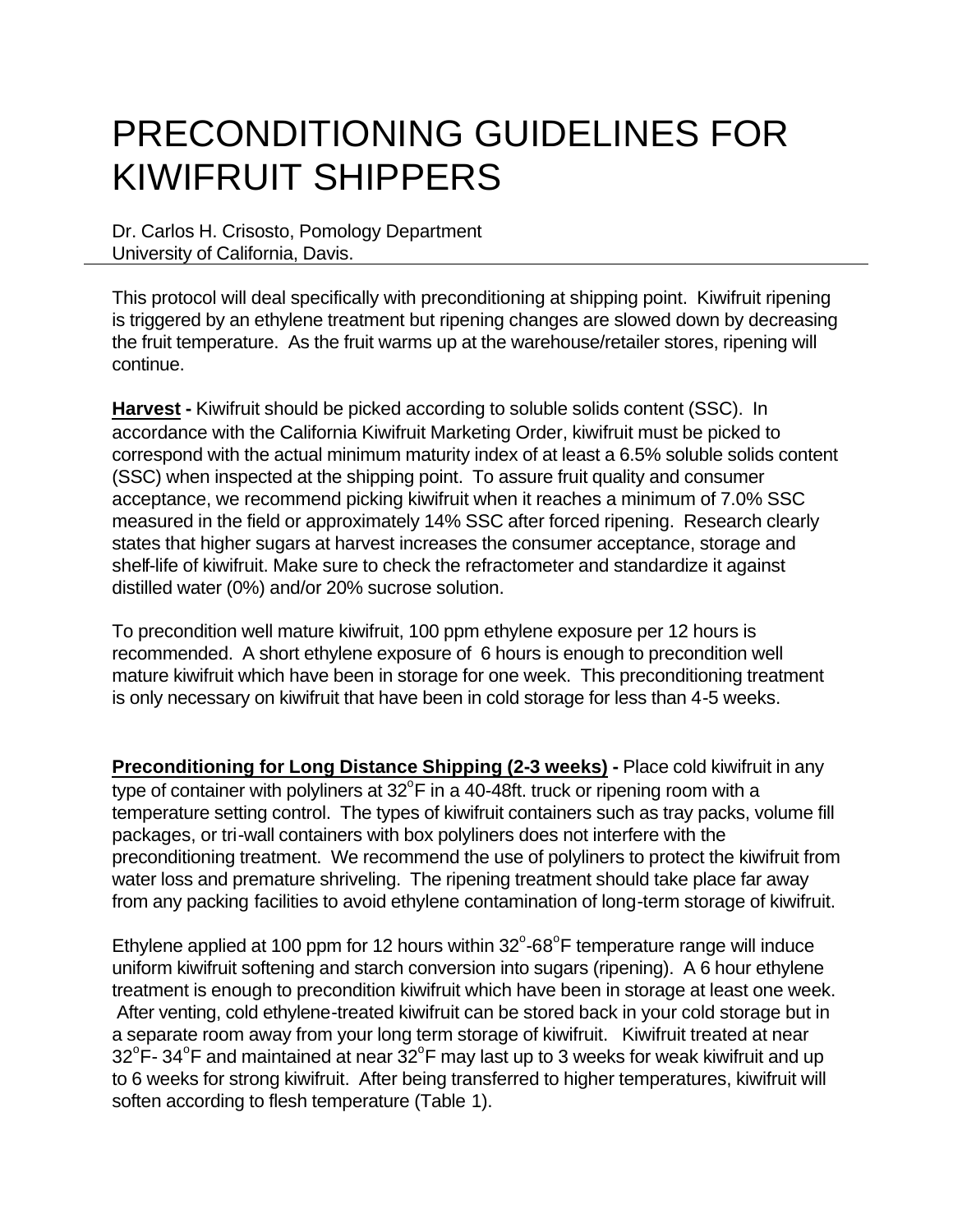| <b>Temperature</b> | <b>Pounds Lost Per Day</b> |
|--------------------|----------------------------|
|                    |                            |
| $32^{\circ}$ F     | 1.2                        |
| $41^{\circ}$ F     | 1.4                        |
| $55^{\circ}$ F     | 1.5                        |
| $68^{\circ}$ F     | 2.7                        |
| $77^{\circ}$ F     | 3.0                        |

**Table 1. Rate of kiwifruit softening after cold ethylene preconditioning treatment (32-36F) on cold kiwifruit.**

**Preconditioning for Short Distance Shipping (4-7 days)** - Place warm or cold palletized kiwifruit in a 40-48 ft. truck or room at  $68^{\circ}$ F and high relative humidity. The types of kiwifruit containers such as tray packs, volume fill packages, or tri-wall containers with box polyliners does not interfere with the preconditioning treatment. We recommend use of polyliners to protect the kiwifruit from water loss and premature shriveling. The ripening treatment should take place far away from any packing facilities to avoid ethylene contamination of long-term storage of kiwifruit.

The temperature during shipping should be set near  $32-36^{\circ}$ F. We recommend precooling kiwifruit before preconditioning to reduce potential decay, shriveling and undesirable fast fruit softening during postharvest handling.

The post treatment temperature management should be adjusted according to the anticipated consumption schedule using Table 2.

| Temperature                      | Pounds lost per day        |
|----------------------------------|----------------------------|
| $32^{\circ}$ F<br>$45^{\circ}$ F | 1.5<br>2.0<br>3.0 to $4.0$ |

## **Table 2. Rate of kiwifruit softening after warm ethylene treatment (68F)**

If shipping is delayed after treatment, kiwifruit will reach 3 lbs. within approximately six days when held at  $32^{\circ}$ F. To assure reaching maximum storage potential, the kiwifruit temperature during storage and shipping should be close to  $32^{\circ}$ F.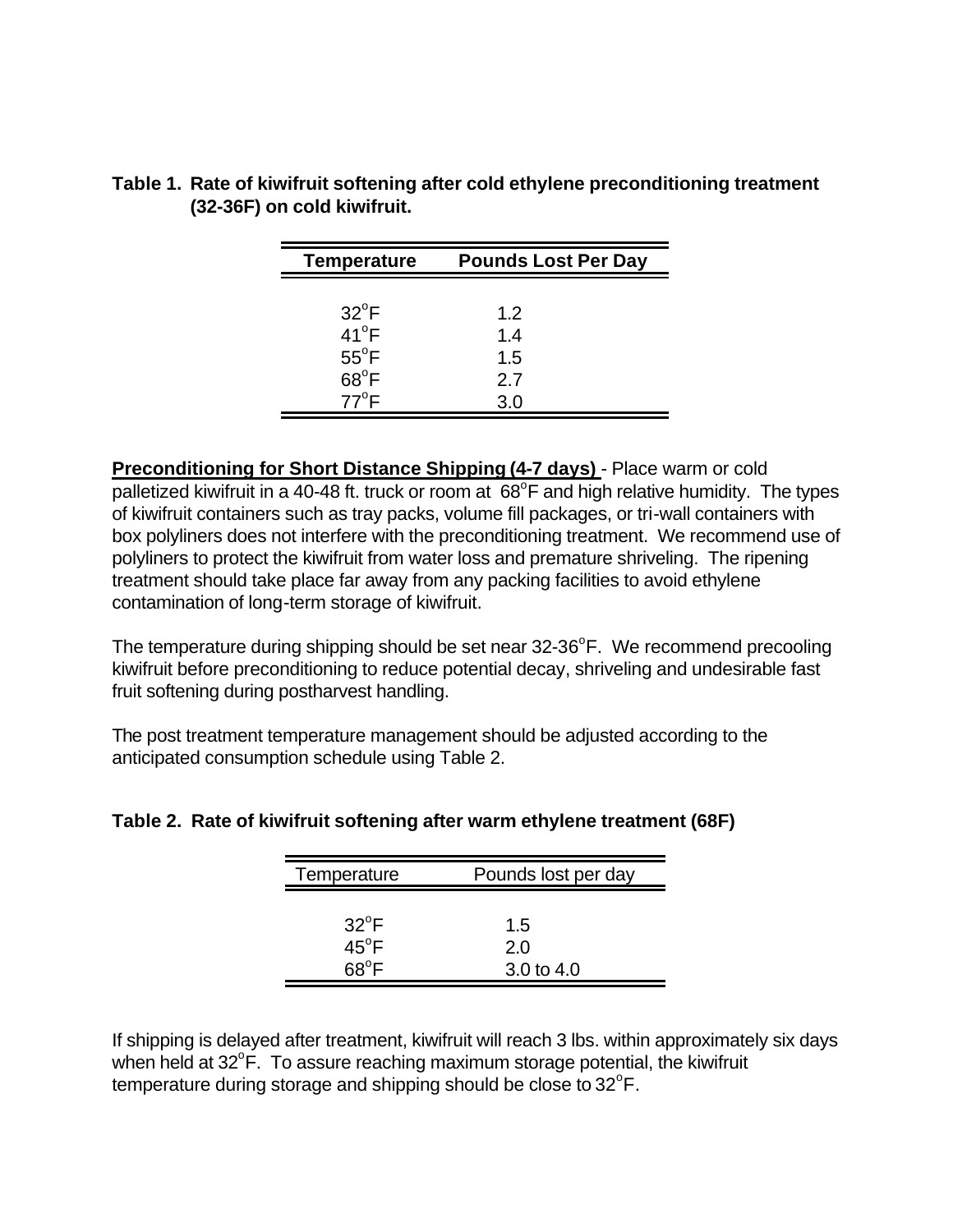# **II. ETHYLENE TREATMENT SYSTEMS**

The "Shot" and "Flow-Through" systems are the two techniques by which ethylene can be applied to kiwifruit. In either case, make sure your ripening room or truck are "well sealed". These two ethylene application systems can be done by using compressed ethylene from a cylinder.

**The Shot System** - A measured amount of ethylene is introduced into the room. The room can be completely full. Ethylene shots from a cylinder may be applied by flow using a gauge that registers the discharge of ethylene in cubic feet per minute. The required ethylene application is made by adjusting the regulator to give the appropriate flow rate and then timing the delivery of gas. The amount of gas needed for a room is calculated by using the following information:

 $C =$  ppm of ethylene required (100 ppm)

 $V =$  volume of room in cubic feet

 $F =$  flow rate of gas (measured from flow meter) in cubic feet per minute (CFM)

 $T =$  time (in minutes) for which gas is allowed to flow

Plug this information into the following formula:

 $T = (C \times V) / (F \times 1,000,000)$ 

For a 48-foot trailer (2,825 cubic feet), a desired ethylene concentration of 100 ppm and an ethylene flow rate of 0.018 CFM, (or approximately 0.5 liters per minute), the equation would be as shown below:

 $(100 \times 2,825)$  /  $(0.018* \times 1,000,000) = 15.7$  minute

To convert the above equation from cubic feet per minute to milliliters per minute, multiply by 28.32.

Flow time is easily measured with a stopwatch. The room should be ventilated before each application by opening the doors for at least one-half hour. In the case of kiwifruit just harvested or stored for less than a week, kiwifruit should be treated for at least 12 hours. If kiwifruit have been in cold storage for more than a week, a 6 hour ethylene treatment will trigger ripening. In both cases, a ventilation fan should be provided.

**The Flow-Through System** - With the "Flow-Through" system, ethylene is introduced into the room continuously rather than intermittently by using compressed ethylene from a cylinder or ethanol from a catalytic generator. The room can be filled to capacity with fruit. The flow of ethylene is very small and it must be regulated carefully. Regulate ethylene by reducing pressure using a two-stage regulator and passing the gas into the room through a metering valve and flowmeter. To prevent buildup of  $CO<sub>2</sub>$  or  $C<sub>2</sub>H<sub>4</sub>$ , fresh air is drawn into the ripening room at the rate which ensures a change of air every six hours (360 min.). The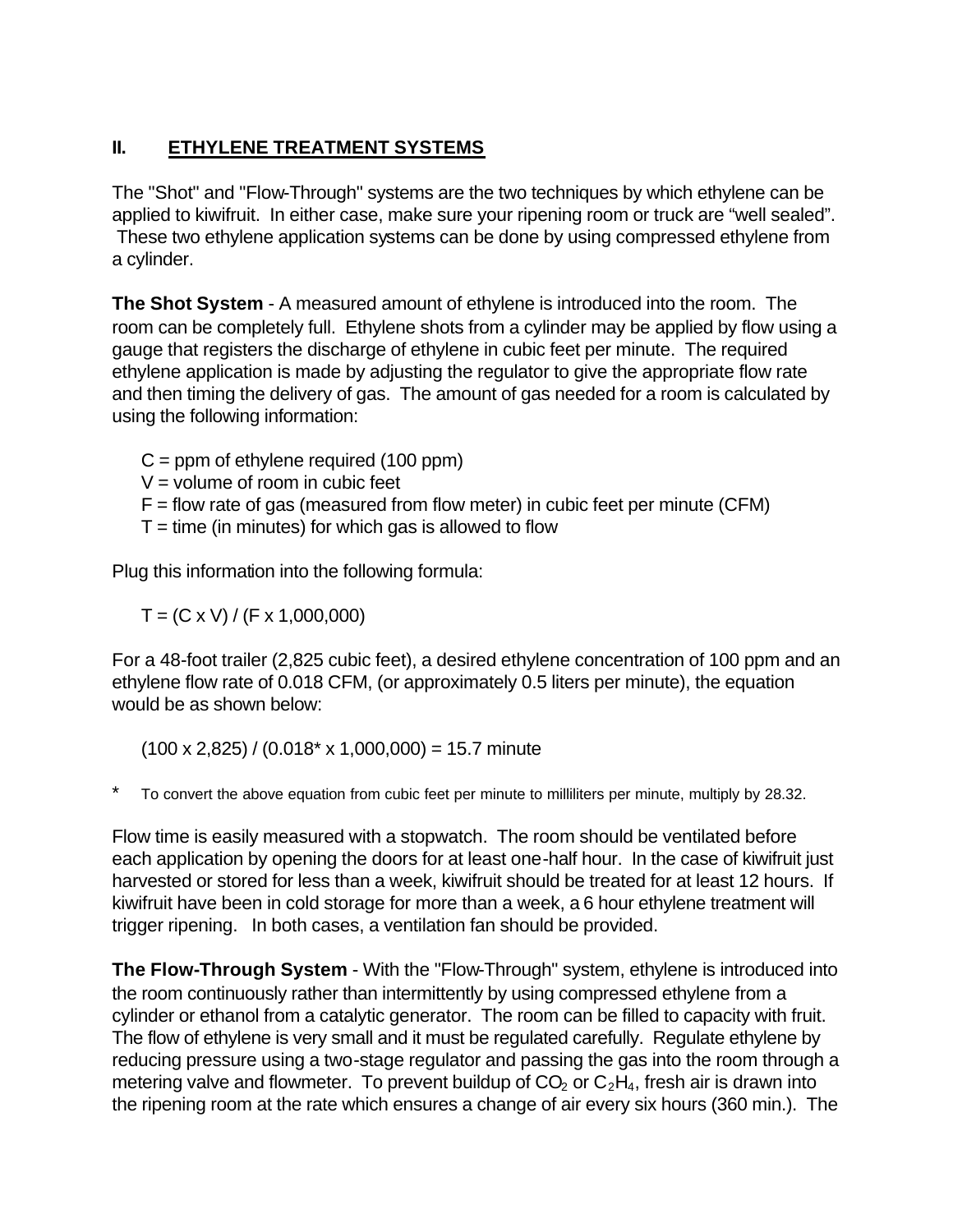air should be vented through an exhaust port in the rear of the room. Fan size or Ventilation Fan Delivery, (measured in cubic feet per minute), is calculated using the following formula:

Ventilation Fan Delivery = Volume of Room (cubic feet) / 360

The ethylene flow rate (in CFM) needed to maintain 100 ppm in the room is calculated as follows:

Ethylene Flow Rate (CFM) = Ventilation Fan Delivery (CFM) x 100/1,000,000

In milliliters per minute, the flow rate is:

Ethylene Flow Rate (ml/min.) = Ventilation Fan Delivery (CFM) x 2.8

Monitoring gas in a "Flow-Through" system can be done with a "sight glass" in which ethylene bubbles through a water trap on its way to the ripening room.

### **III. ETHYLENE SOURCES**

Presently, there are two sources to commercially apply ethylene to kiwifruit: (1) ethylene generated from alcohol as ethylene source (catalatic) and (2) compressed ethylene from a cylinder.

**Ethylene Generator -** The ethylene generator is a machine in which a liquid (ethanol and catalyst agent) produces ethylene when heated. The generator combines a simple heater with a system for attaching a bottle of a generator liquid. Ethylene can be applied by using ethylene generators in position 1, in a "well sealed" 48 foot-trailer (2,825 cubic feet) or position 2, in a trailer not well sealed. We recommend measuring ethylene levels initially in the season for each operation.

There are two companies who have included kiwifruit on their California labels:

American Ripener Company Inc. 803 Presley Road, Suite 106 Charlotte, NC 28217 Tel (800) 338-2836

Precision Generators Inc. 200 Golden Oak Court Reflections II, Suite 117 Virginia Beach, VA 23452 Tel (757) 498- 4809

**Ethylene Cylinder** - Use only explosion-proof mixtures. Check with your provider.